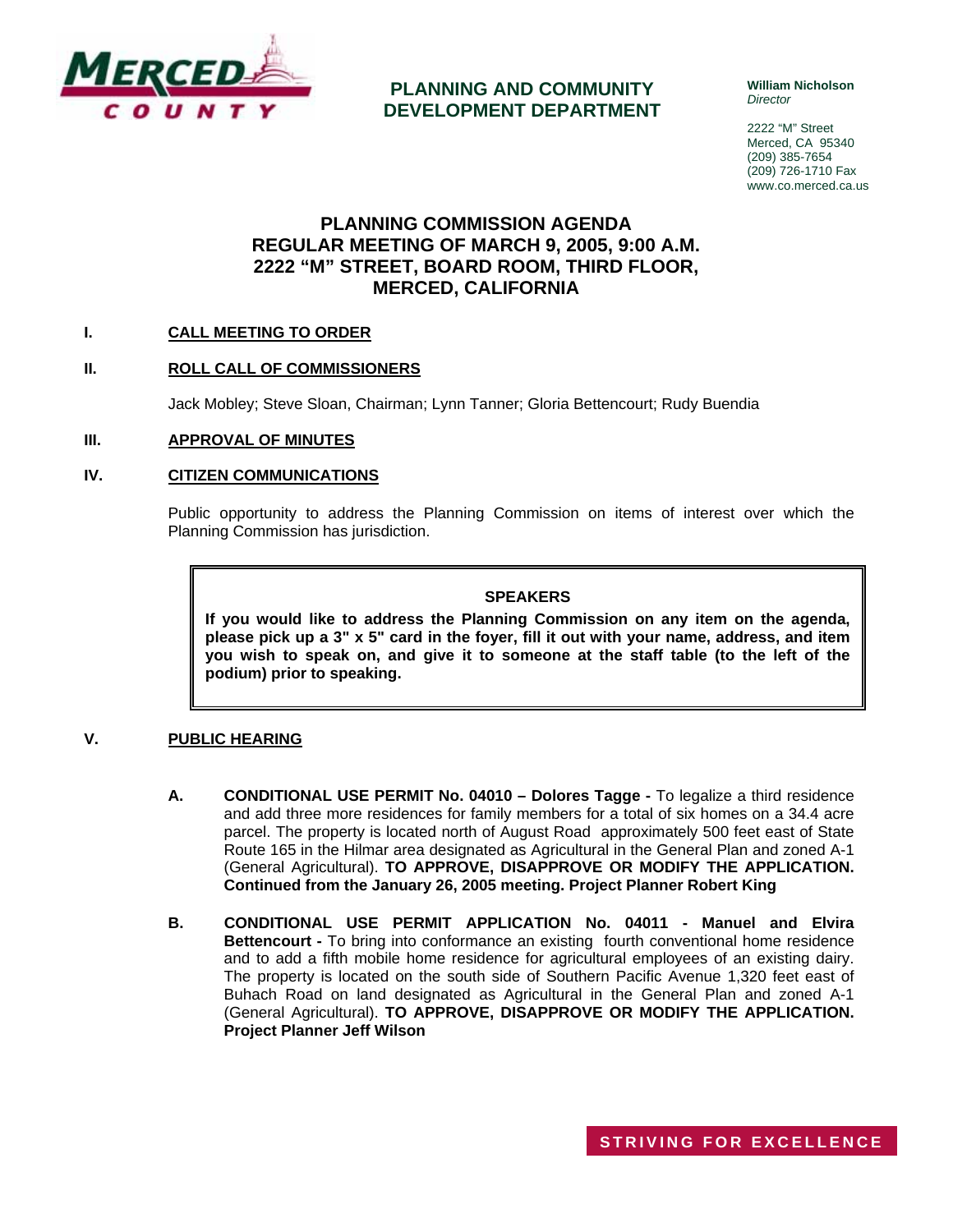- **C. CONDITIONAL USE PERMIT APPLICATION No. 04014- Nolberto & Rocina Corona**  To bring an existing fourth mobile home residence into conformance and add a fifth mobile home residence for family members on a 30 acre parcel. The property is located north side of Fahey Road; 4,500 feet west of Ingomar Grade in the Gustine area on land designated as Agricultural in the General Plan and zoned A-1 (General Agricultural). **TO APPROVE, DISAPPROVE OR MODIFY THE APPLICATION. Project Planner Jeff Wilson**
- **D. CONDITIONAL USE PERMIT APPLICATION No. 05003 Bruce and Barbara Burroughs -** To add five additional mobile home residences to an existing dairy operation for agricultural employees. The property is located on the south side of Monte Vista Avenue; two miles east of Looney Road in the Snelling area on land designated as Agricultural in the General Plan and zoned A-2 (Exclusive Agricultural). **TO APPROVE, DISAPPROVE OR MODIFY THE APPLICATION. Project Planner Jeff Wilson**
- **E. CONDITIONAL USE PERMIT APPLICATION No. 04012 Phillip & Jackie Rasey** To legalize an existing residence and establish an on-site trucking operation. The property is located on the north side of Azusa Road, approximately 500 feet east of Highway 33 in the Dos Palos "Y" SUDP. The property is designated General Commercial in the General Plan and zoned C-2 (General Commercial). **TO APPROVE, DISAPPROVE OR MODIFY THE APPLICATION. Project Planner Kristi Vahl**
- **F. CONDITIONAL USE PERMIT APPLICATION No. 05002 Bill Wright -** To allow the expansion of a used car sales lot previously approved as Conditional Use Permit No. 01018 on a 1.18 acre site. The project is to expand the operation onto an adjoining 1.5 acre parcel. The property is located at the intersection of Ashby Road and Trindade Road and is designated General Commercial in the General Plan and zoned C-2 (General Commercial). **TO APPROVE, DISAPPROVE OR MODIFY THE APPLICATION. Project Planner Keith Woodcock**
- **G. MINOR MODIFICATION No. 05004 (MODIFICATION OF MINOR SUBDIVISION No. 3775 AND ZONE VARIANCE No. 327) – Premiere Partners –** To remove an approval condition preventing construction of a dwelling on an 11 acre parcel created by Minor Subdivision No. 3775 and Zone Variance No. 327. The subject property is located on the north side of South Bear Creek Drive, approximately one mile west of Plainsburg Road in the Merced Area, designated Agricultural in the General Plan and Zoned A-1 (General Agricultural). **TO APPROVE, DISAPPROVE OR MODIFY THE APPLICATION. Project Planner James Holland**
- **H. MINOR MODIFICATION No. 05001** (**MODIFICATION OF CONDITIONAL USE PERMIT No. 3220) – Live Oak Farms -** To allow construction of a 24,000 square foot building that will be used for fruit packing, cold storage and regular storage, on a five acre parcel. The project site is located north of Le Grand Road, east of the Burlington Northern and Santa Fe Railroad in the Le Grand SUDP. The site is designated Le Grand SUDP Industrial in the General Plan and Zoned Le Grand SUDP Light Manufacturing (M-1). **TO APPROVE, DISAPPROVE OR MODIFY THE APPLICATION. Project Planner James Holland**
- **I. MAJOR SUBDIVISION APPLICATION No. 04003 "River Reach Estates" Bhupinder Sahota** - To create a 19 one-acre residential subdivision on a 23.28 acre parcel to be called "River Reach Estates". The subdivision will include a Storm Water Detention Basin. Each lot will be serviced by private well & septic system and is located on the south side of Palm Avenue and 800 feet east of Santa Fe Drive in the Cressey area and is designated as Rural Residential Land Use in the General Plan and zoned A-R (Agricultural Residential). **TO APPROVE, DISAPPROVE OR MODIFY THE APPLICATION. Project Planner Keith Woodcock**
- **VI. CORRESPONDENCE**
- **VI. GENERAL BUSINESS**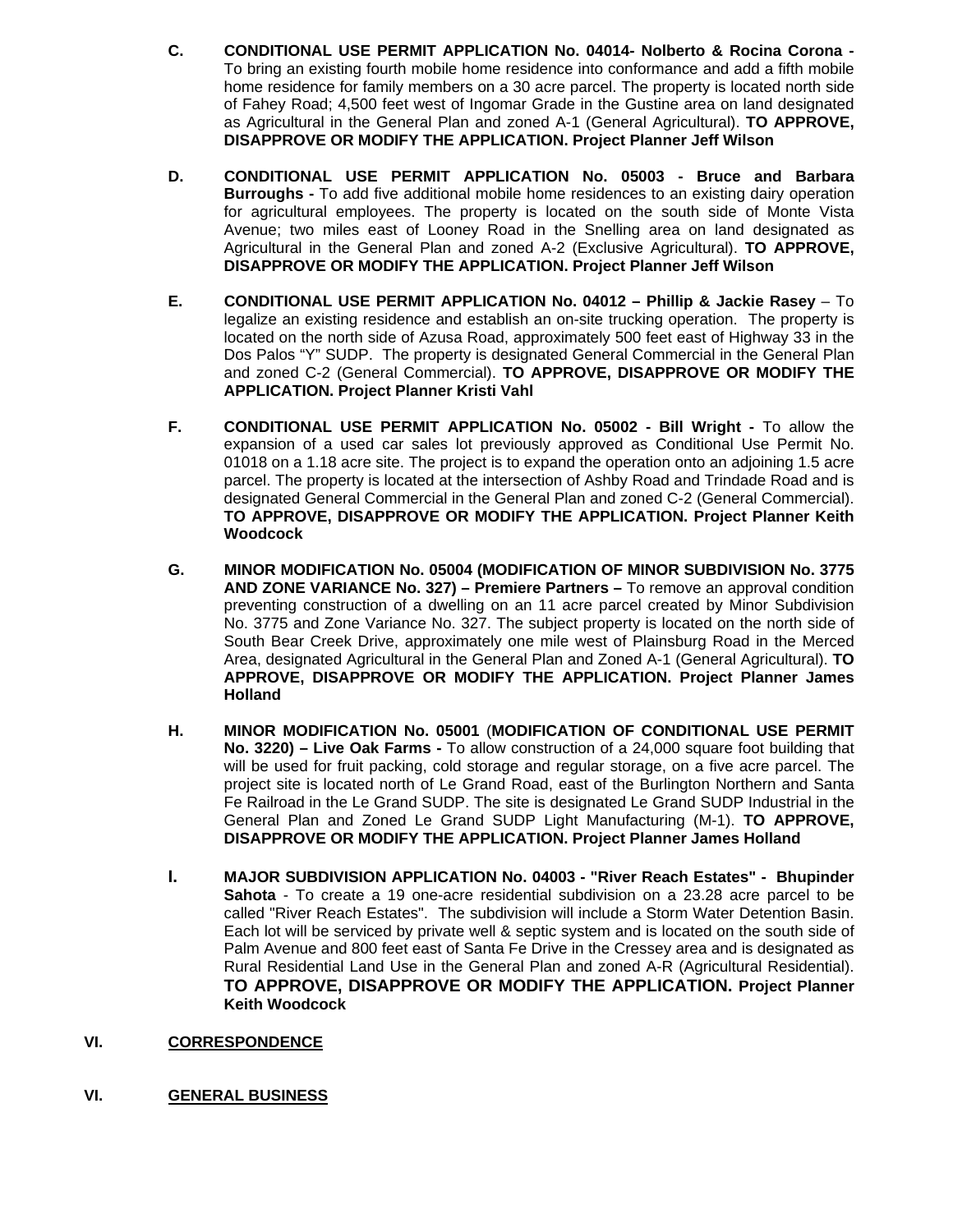

## **PLANNING AND COMMUNITY DEVELOPMENT DEPARTMENT**

**William Nicholson**  *Director* 

2222 "M" Street Merced, CA 95340 (209) 385-7654 (209) 726-1710 Fax www.co.merced.ca.us

#### **VII. DIRECTOR'S REPORT**

#### **VIII. ADJOURNMENT**

#### **APPEALS**

Any person may appeal any action of the Planning Director or Planning Commission within five (5) calendar days after the day the action is made. [Within ten (10) calendar days of action on subdivisions]. The deadline for appeals of Planning Commission actions, excluding subdivisions, is 5:00 p.m. on the Monday following the Planning Commission meeting. Please note that appeals may not be submitted on days that the County is officially closed.

Appeals of Planning Director's actions may be filed with the Planning Department and appeals of Planning Commission actions may be filed with the Clerk of the Board of Supervisors. Appeals must state appellant's name, action appealed and reasons for appeal. A filing fee set by Resolution of the Board of Supervisors must be submitted with the written appeal.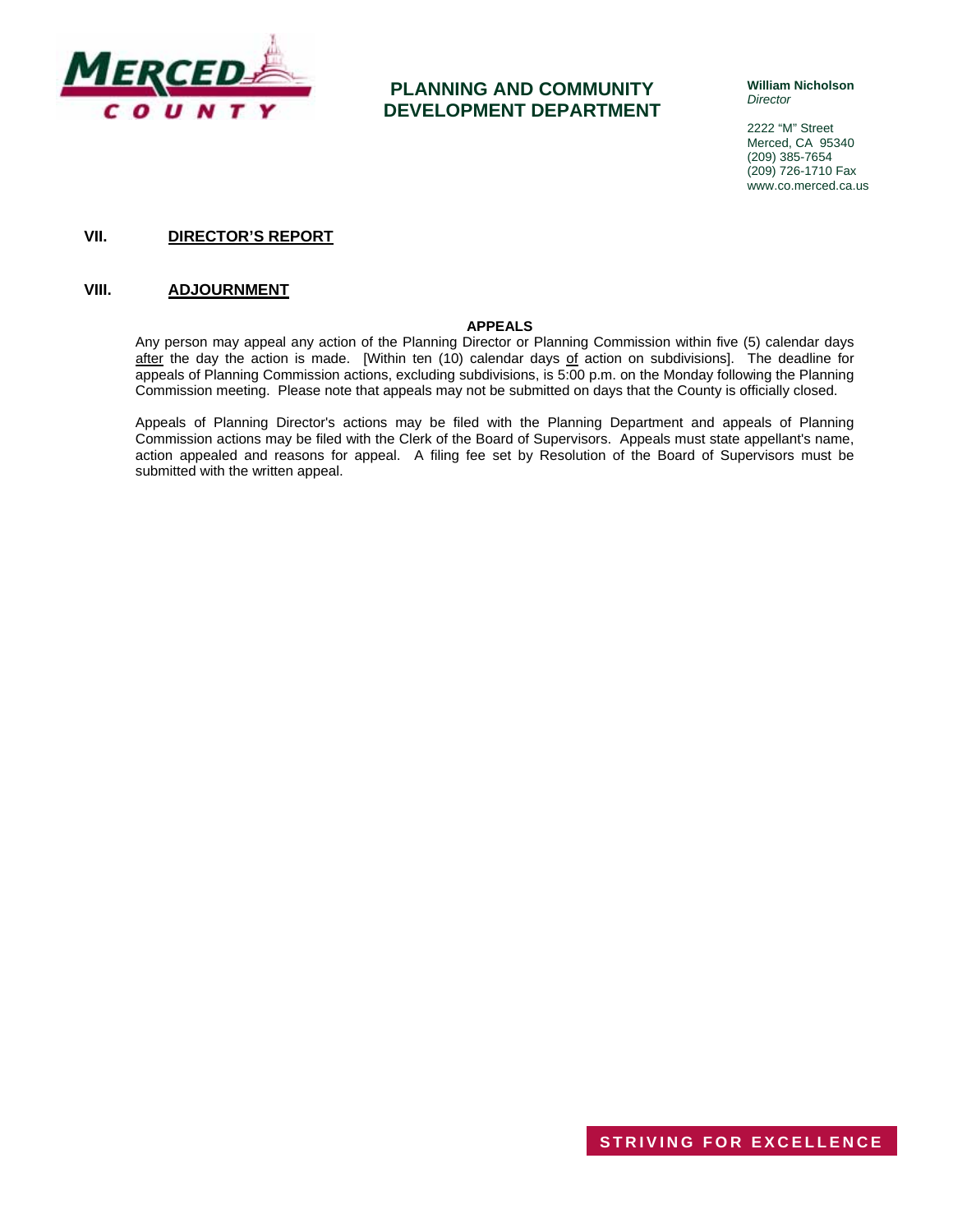# **MERCED COUNTY PLANNING COMMISSION MINUTES FOR MEETING OF MARCH 9, 2005**

A recording on tape and original minutes (for reference purposes only) of the Merced County Planning Commission meeting of March 9, 2005, are available in the Merced County Planning and Community Development Department, 2222 "M" Street, Second Floor, Merced, California.

## **I. CALL MEETING TO ORDER**

The regularly scheduled meeting of the Merced County Planning Commission was called to order at 9:07 a.m., on March 9, 2005, in the Board Chambers located at 2222 "M" Street, Third Floor, Merced, California.

### **II. ROLL CALL OF COMMISSIONERS**

| <b>Commissioners Present:</b> | <b>Commissioner Jack Mobley</b><br>Commissioner Steve Sloan-Chairman<br><b>Commissioner Lynn Tanner</b><br><b>Commissioner Rudy Buendia</b>  |
|-------------------------------|----------------------------------------------------------------------------------------------------------------------------------------------|
| <b>Staff Present:</b>         | William Nicholson, Planning and Community Development<br>Director<br>Keith Woodcock, Assistant Director<br>Kim Lewallen, Recording Secretary |
| Legal Staff:                  | Fernanda Saude, Assistant Deputy County Counsel                                                                                              |
| <b>Commissioners Absent:</b>  | Commissioner Gloria Bettencourt, excused absence                                                                                             |

#### **III. APPROVAL OF MINUTES**

**M/S MOBLEY – TANNER, AND CARRIED BY A VOTE OF 4 - 0, THE PLANNING COMMISSION APPROVED THE MINUTES OF FEBRUARY 23, 2005.**

### **IV. CITIZEN COMMUNICATIONS**

None

### **V. PUBLIC HEARINGS**

**A. CONDITIONAL USE PERMIT No. 04010 – Dolores Tagge -** To legalize a third residence and add three more residences for family members for a total of six homes on a 34.4 acre parcel. The property is located north of August Road approximately 500 feet east of State Route 165 in the Hilmar area designated as Agricultural in the General Plan and zoned A-1 (General Agricultural). **TO APPROVE, DISAPPROVE OR MODIFY THE APPLICATION. Continued from the January 26, 2005 meeting. Project Planner Robert King**

Planner Robert King presented the Staff Report and Recommendation dated March 9, 2005.

The public hearing was left open from the January 26, 2005 meeting.

Mike Smith, CCPS, stated that all of the additional homes are all within the area that is not being farmed right now. They won't be taking out any additional land. The Tagge family paid \$1926 for this application which was a seven month process. He asked the Commissioners to give this application consideration for approval.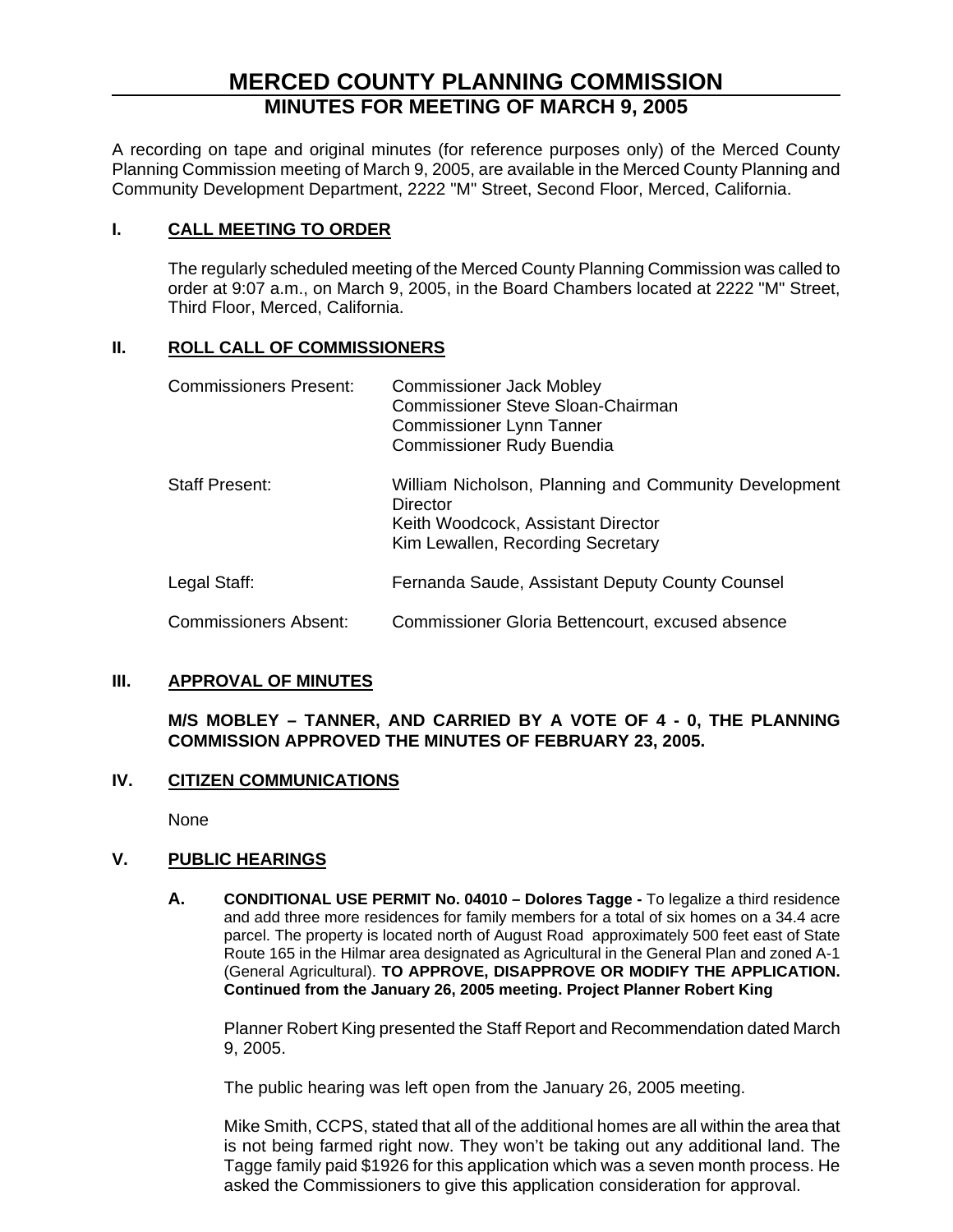**Page 2** 

Angela Tagge, daughter of the applicant, stated that this property has been in her family since 1953. The 3 additional mobile homes that they are requesting are not going to be farmed. This is not a family compound.

Michelle Tagge, daughter of the applicant, feels that this application has not been given proper consideration by the Planning Department. She asked for consideration of this application.

Chairman Sloan clarified for the record that the Commission deliberates based on the current code and not what the General Plan Steering Committee is discussing regarding the possible changes of the code.

Dolores Tagge, the applicant, stated that only family will be living on the additional homes. She feels that Planning is not being fair to her.

Robert Tagge, son of the applicant, states that he was born and raised on the property. He asked for approval of this application.

The public hearing closed at 9:37 a.m.

Commissioner Tanner states that he can't recall more than one home approved for an immediate family member.

Planning Director William Nicholson explained that it depends on the total number of units on the property. If mobile homes are approved at four or less than it is approved at the Planning Department level. He also explained that farmland is for farming and housing is an accessory to that.

**MOTION: M/S TANNER - BUENDIA, AND CARRIED BY A VOTE OF 4 - 0, THE PLANNING COMMISSION EXEMPTS CONDITIONAL USE PERMIT No. 04010, FROM CEQA.** 

**MOTION: M/S TANNER - BUENDIA, AND CARRIED BY A VOTE OF 4 - 0, THE**  PLANNING COMMISSION LEGALIZES THE 3<sup>RD</sup> FAMILY RESIDENCE, BUT **DENIES THE OTHER 3 ADDITIONAL RESIDENCES FOR CONDITIONAL USE PERMIT No. 04010.**

**B. CONDITIONAL USE PERMIT APPLICATION No. 04011 - Manuel and Elvira Bettencourt -**  To bring into conformance an existing fourth conventional home residence and to add a fifth mobile home residence for agricultural employees of an existing dairy. The property is located on the south side of Southern Pacific Avenue 1,320 feet east of Buhach Road on land designated as Agricultural in the General Plan and zoned A-1 (General Agricultural). **TO APPROVE, DISAPPROVE OR MODIFY THE APPLICATION. Project Planner Jeff Wilson**

Planner Jeff Wilson presented the Staff Report and Recommendation dated March 9, 2005.

The public hearing opened at 9:50 a.m.

Mike Smith, CCPS, stated that he accepts the conditions in the staff report and asked for approval of this application.

The public hearing closed at 9:51 a.m.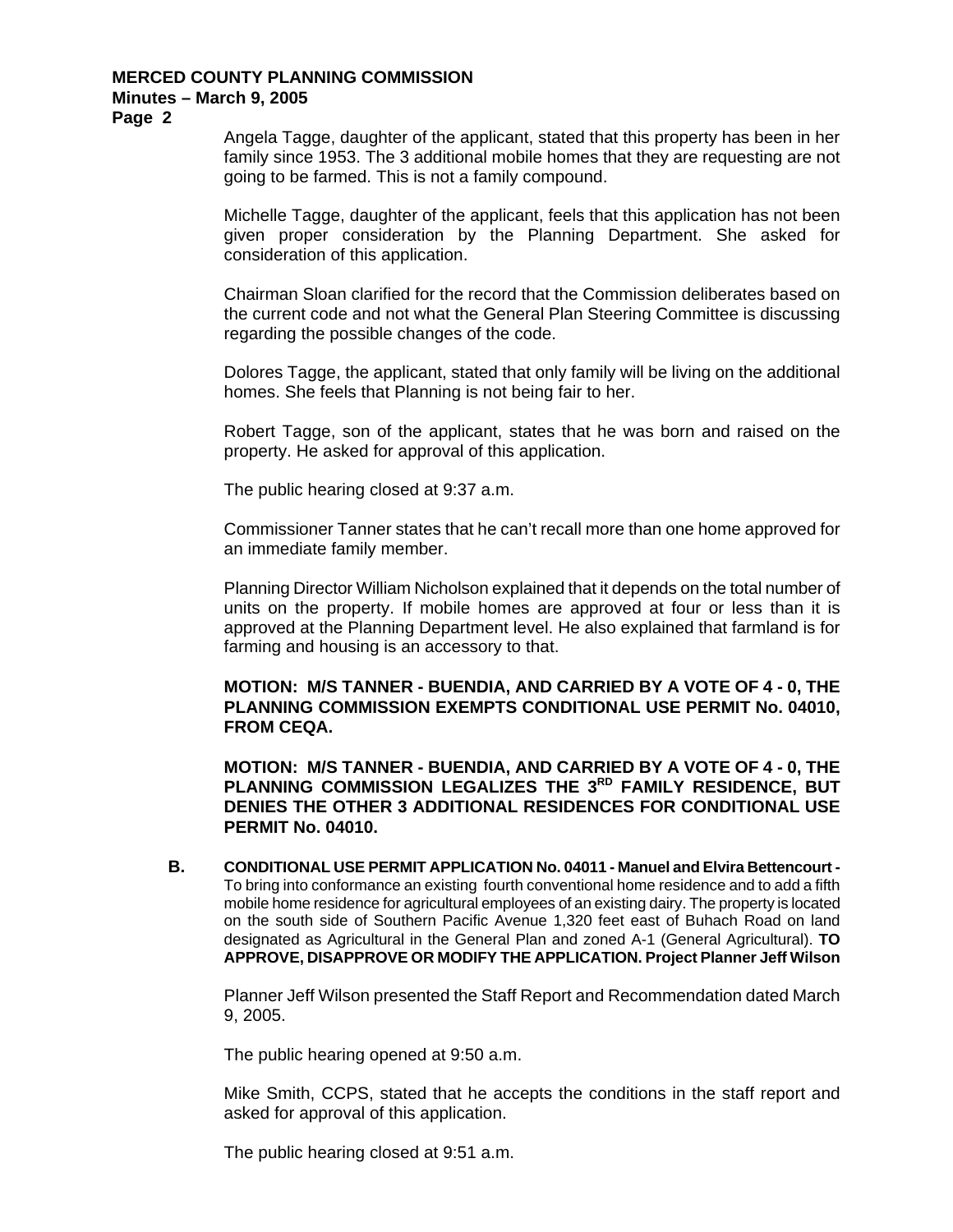**Page 3** 

**MOTION: M/S TANNER - MOBLEY, AND CARRIED BY A VOTE OF 4 - 0, THE PLANNING COMMISSION EXEMPTS CONDITIONAL USE PERMIT APPLICATION No. 04011, FROM CEQA.** 

**MOTION: M/S TANNER - MOBLEY, AND CARRIED BY A VOTE OF 4 - 0, THE PLANNING COMMISSION CONCURS WITH THE STAFF REPORT AND RECOMMENDATION DATED MARCH 9, 2005, AND MAKES THE 9 FINDINGS SET FORTH IN THE STAFF REPORT AND, BASED ON THOSE 9 FINDINGS, APPROVES CONDITIONAL USE PERMIT APPLICATION No. 04011 SUBJECT TO THE 17 CONDITIONS SET FORTH IN THE STAFF REPORT AS FOLLOWS:** 

- 1. Conditional Use Permit Application No. 04011 is to allow the addition of a mobile home as a fifth residence for a dairy employee to be placed on the property.
- 2. This project shall comply with the Standard Conditions in Planning Commission Resolution No. 97-1.
- 3. The applicant shall obtain approval from the Merced County Health Department indicating the proposed installation is in conformance with the regulations of the Health Department.
- 4. A Right-to-Farm Certificate shall be recorded prior to the issuance of the building permit to notify subsequent occupants of the inconveniences of farming operations.
- 5. The additional permanent residence shall be subject to a yearly occupancy monitoring permit with the regulations administered by the Planning Department.
- 6. The property owner shall sign an affidavit provided by the Planning Department attesting to the qualifications of the occupant which shall be recorded prior to the issuance of the building permit.
- 7. Dairy water storage facilities of 3,000 gallons or more shall have a 41/2" male outlet with National Standard threads, with outlets parallel to grade and 18" to 30" above grade measured from the center of the connection. Water Storage tanks shall be clearly marked "Water" or "H20", with any Fire Department connection marked "Fire Dept." and shall be accessible at all times. Static water storage shall be adequately vented for drafting.
- 8. Access gates, if any, must be provided with a Merced County coded 'Knox' key switch or a 'Knox' padlock, whichever is most appropriate (UFC 902.4).
- 9. Hay, straw and similar agricultural products shall not be stored adjacent to buildings or combustible material unless a cleared horizontal distance equal to the height of the pile is maintained between such storage and combustible material or building. Loose hay storage or other loose feed commodities shall be limited to stacks of 100 tons and a clear space of not less than 20 feet shall be maintained between stacks and property lines. (UFC 2806).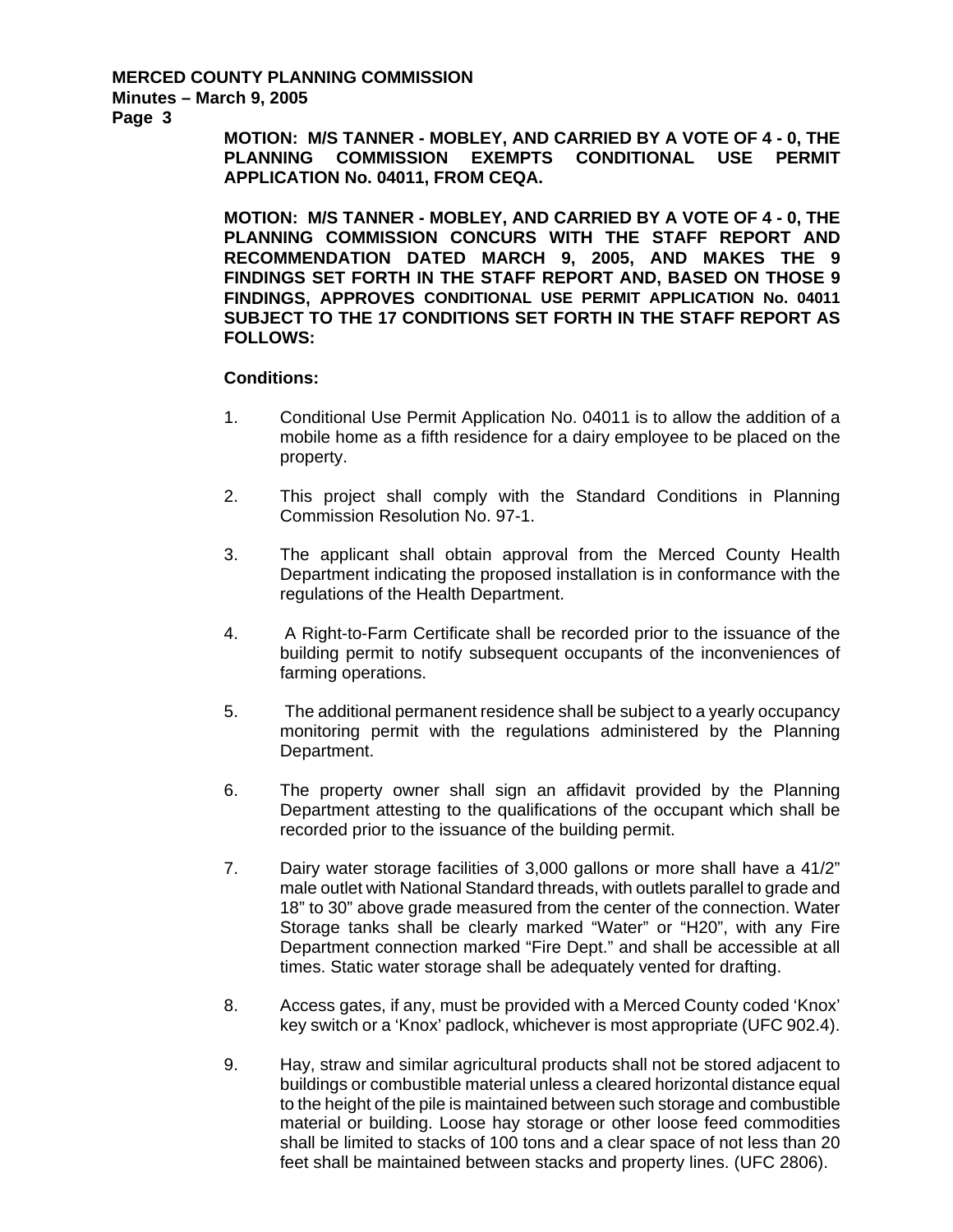**Page 4** 

- 10. Storage of baled hay or similar material shall be a minimum of 10 feet from a property line and shall not exceed 20 feet in height. Baled hay shall be limited to 25,000 cubic feet in volume and a minimum of 20 feet separation between piles (UFC 2805.1).
- 11. Approved addressing or numbers shall be placed on premises in such a position as to be plainly visible and legible from the street fronting the property (UFC 901.4.4).
- 12. Businesses or property owners in violation of Uniform Fire Code requirements, such as exceeding storage pile sizes, are subject to Cost Recovery, where the costs associated with a fire are collected from the business or owner by the Merced County Fire Department.
- 13. The property owner shall install a streetlight at the existing driveway approach on Southern Pacific Avenue. The street light may be mounted on the existing wood electrical pole. It shall be operational during all nondaylight hours. The cost for operating and maintaining the street light shall be paid by the property owners, not the County. This work shall be accomplished within six months from the date of the approval of this application.
- 14. The property owner shall dedicate to the County of Merced, additional width of road right-of-way along the entire frontage of SOUTHERN PACIFIC Avenue so that total width becomes a full even 60 feet. Legal description and exhibit map for the grant deed prepared by a licensed land surveyor or by a civil engineer authorized to perform land surveying shall be submitted for review an approval within six months from the date this application was approved, or prior to issuance of any building permits, which ever comes first. A fully executed grand deed with accompanying approved legal description and exhibit map shall be submitted for recordation within one month after the deed is returned to the property owner for signature
- 15. The property owner shall obtain an Encroachment Permit from the Department of Public Works/Road Division, pay the required permit fees, and construct rural "agricultural" typed paved driveway approaches at the existing driveway approach onto SOUTHERN PACIFIC Avenue. The minimum width of the approaches shall be 18 feet while the maximum width shall be 35 feet. All work shall be in accordance to the Merced County Public Works Improvement Standards and specifications. This work shall be accomplished within six months from the date this application was approved.
- 16. The septic system leach fields shall be a minimum of 50 feet from the MID lateral to protect the facility from contamination and to protect the septic system from leakage from MID facilities.
- 17. The applicant shall not discharge any drainage water or nutrient enriched water from the property into MID facilities.
- **C. CONDITIONAL USE PERMIT APPLICATION No. 04014- Nolberto & Rocina Corona** To bring an existing fourth mobile home residence into conformance and add a fifth mobile home residence for family members on a 30 acre parcel. The property is located north side of Fahey Road; 4,500 feet west of Ingomar Grade in the Gustine area on land designated as Agricultural in the General Plan and zoned A-1 (General Agricultural). **TO APPROVE, DISAPPROVE OR MODIFY THE APPLICATION. Project Planner Jeff Wilson**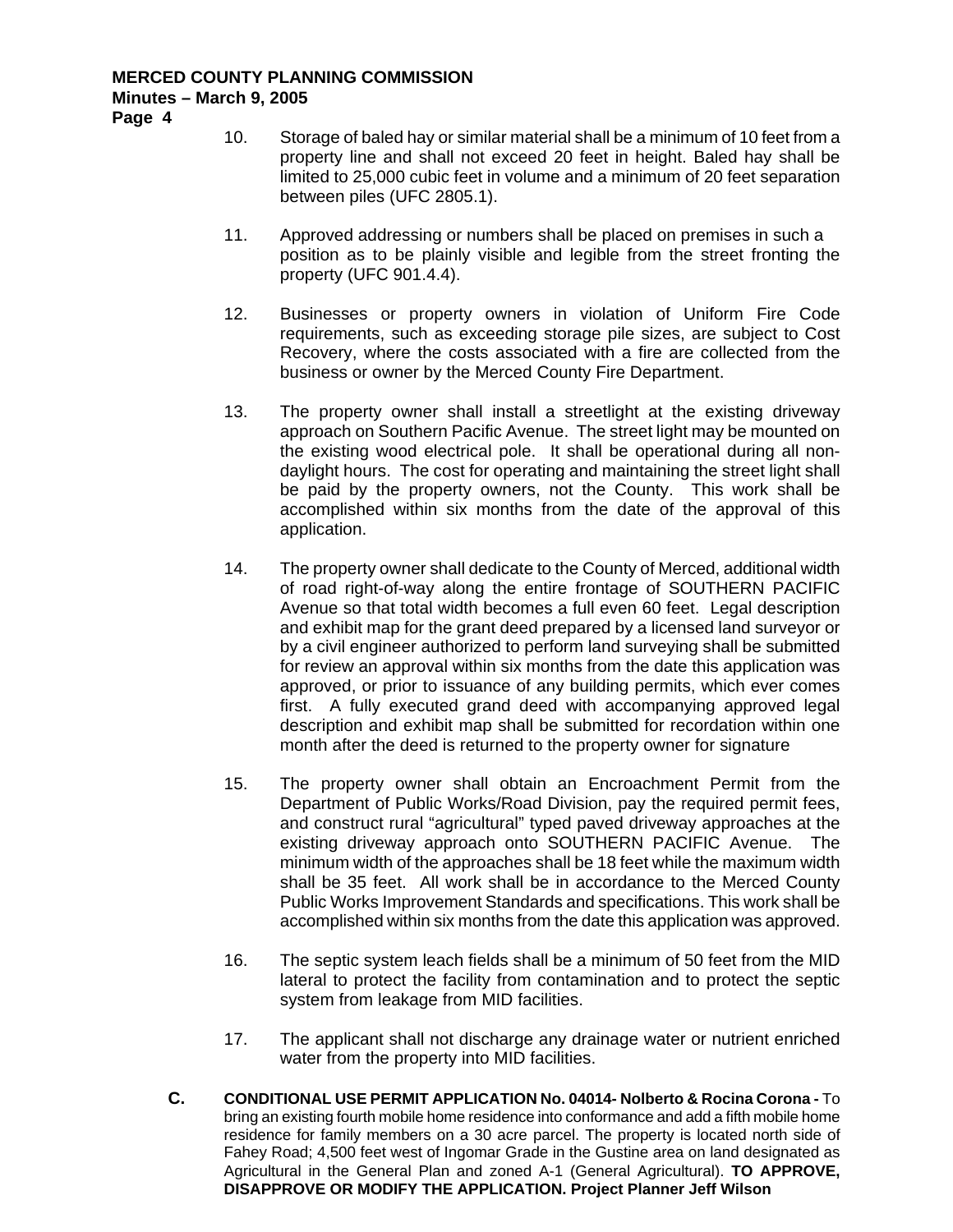Planner Jeff Wilson presented the Staff Report and Recommendation dated March 9, 2005.

The public hearing opened at 9:55 a.m.

Mike Smith, CCPS, stated that the applicants have paid close to \$3,000 for penalty fees and application fees. The  $5<sup>th</sup>$  residence will be a primary residence and he feels that an Administrative Application could have been done.

Mimi Corona, the applicants daughter, stated that the land is zoned for grazing and the proposed home will not affect the agricultural land.

The public hearing closed at 10:01 a.m.

**MOTION: M/S TANNER - MOBLEY, AND CARRIED BY A VOTE OF 4 - 0, THE PLANNING COMMISSION EXEMPTS CONDITIONAL USE PERMIT APPLICATION No. 04014, FROM CEQA.** 

**MOTION: M/S TANNER - MOBLEY, AND CARRIED BY A VOTE OF 4 - 0, THE PLANNING COMMISSION DENIES CONDITIONAL USE PERMIT APPLICATION No. 04014 BY BRINGING INTO CONFORMANCE THE 4TH RESIDENCE BUT DENYING THE 5TH RESIDENCE.** 

**D. CONDITIONAL USE PERMIT APPLICATION No. 05003 - Bruce and Barbara Burroughs -**  To add five additional mobile home residences to an existing dairy operation for agricultural employees. The property is located on the south side of Monte Vista Avenue; two miles east of Looney Road in the Snelling area on land designated as Agricultural in the General Plan and zoned A-2 (Exclusive Agricultural). **TO APPROVE, DISAPPROVE OR MODIFY THE APPLICATION. Project Planner Jeff Wilson**

Planner Jeff Wilson presented the Staff Report and Recommendation dated March 9, 2005.

The public hearing opened at 10:25 a.m.

Barbara Burroughs, the applicant, stated that she is available to answer any questions.

Commissioner Tanner asked how many employees are currently on her operation. Ms. Burroughs replied about 30 employees.

The public hearing closed at 10:26 a.m.

**MOTION: M/S TANNER - MOBLEY, AND CARRIED BY A VOTE OF 4 - 0, THE PLANNING COMMISSION EXEMPTS CONDITIONAL USE PERMIT APPLICATION No. 05003, FROM CEQA.** 

**MOTION: M/S TANNER - MOBLEY, AND CARRIED BY A VOTE OF 4 - 0, THE PLANNING COMMISSION CONCURS WITH THE STAFF REPORT AND RECOMMENDATION DATED MARCH 9, 2005, AND MAKES THE 8 FINDINGS SET FORTH IN THE STAFF REPORT AND, BASED ON THOSE 8 FINDINGS, APPROVES CONDITIONAL USE PERMIT APPLICATION No. 05003**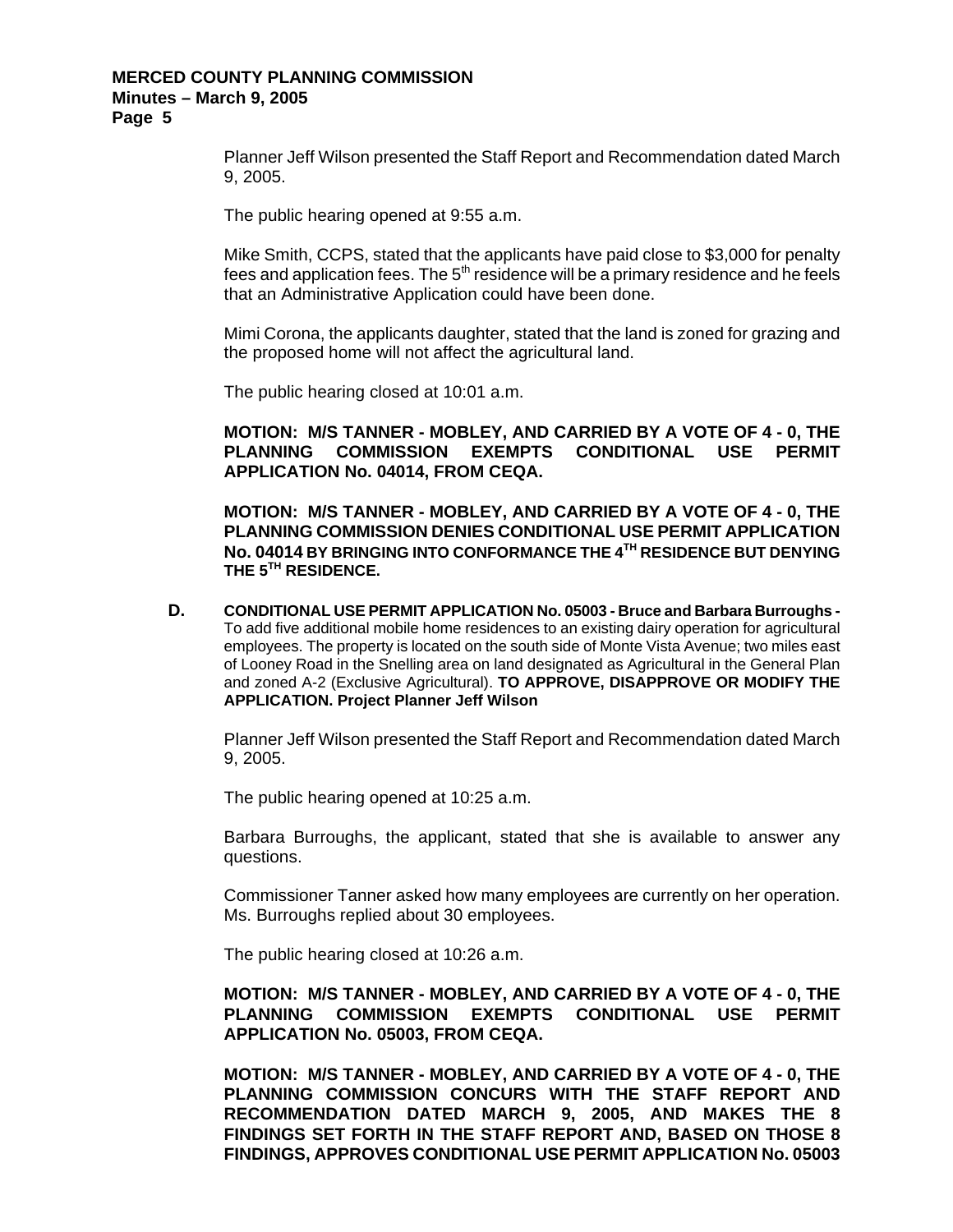**Page 6** 

# **SUBJECT TO THE 12 CONDITIONS SET FORTH IN THE STAFF REPORT AS FOLLOWS:**

- 1. Conditional Use Permit Application No. 05003 is to allow the addition of five additional mobile homes for dairy employees to be placed on the property, for a total of 20 residences.
- 2. This project shall comply with the Standard Conditions in Planning Commission Resolution No. 97-1.
- 3. The applicant shall obtain approval from the Merced County Health Department indicating the proposed installation is in conformance with the regulations of the Health Department.
- 4. A Right-to-Farm Certificate shall be recorded prior to the issuance of the building permit to notify subsequent occupants of the inconveniences of farming operations.
- 5. The additional permanent residence shall be subject to a yearly occupancy monitoring permit with the regulations administered by the Planning Department.
- 6. The property owner shall sign an affidavit provided by the Planning Department attesting to the qualifications of the occupant which shall be recorded prior to the issuance of the building permit.
- 7. Dairy water storage facilities of 3,000 gallons or more shall have a 41/2" male outlet with National Standard threads, with outlets parallel to grade and 18" to 30" above grade measured from the center of the connection. Water Storage tanks shall be clearly marked "Water" or "H20", with any Fire Department connection marked "Fire Dept." and shall be accessible at all times. Static water storage shall be adequately vented for drafting.
- 8. Access gates, if any, must be provided with a Merced County coded 'Knox' Key switch or a 'Knox' padlock, whichever is most appropriate (UFC 902.4).
- 9. Hay, straw and similar agricultural products shall not be stored adjacent to buildings or combustible material unless a cleared horizontal distance equal to the height of the pile is maintained between such storage and combustible material or building. Loose hay storage or other loose feed commodities shall be limited to stacks of 100 tons and a clear space of not less than 20 feet shall be maintained between stacks and property lines. (UFC 2806).
- 10. Storage of baled hay or similar material shall be a minimum of 10 feet from a property line and shall not exceed 20 feet in height. Baled hay shall be limited to 25,000 cubic feet in volume and a minimum of 20 feet separation between piles (UFC 2805.1).
- 11. Approved addressing or numbers shall be placed on premises in such a position as to be plainly visible and legible from the street fronting the property (UFC 901.4.4).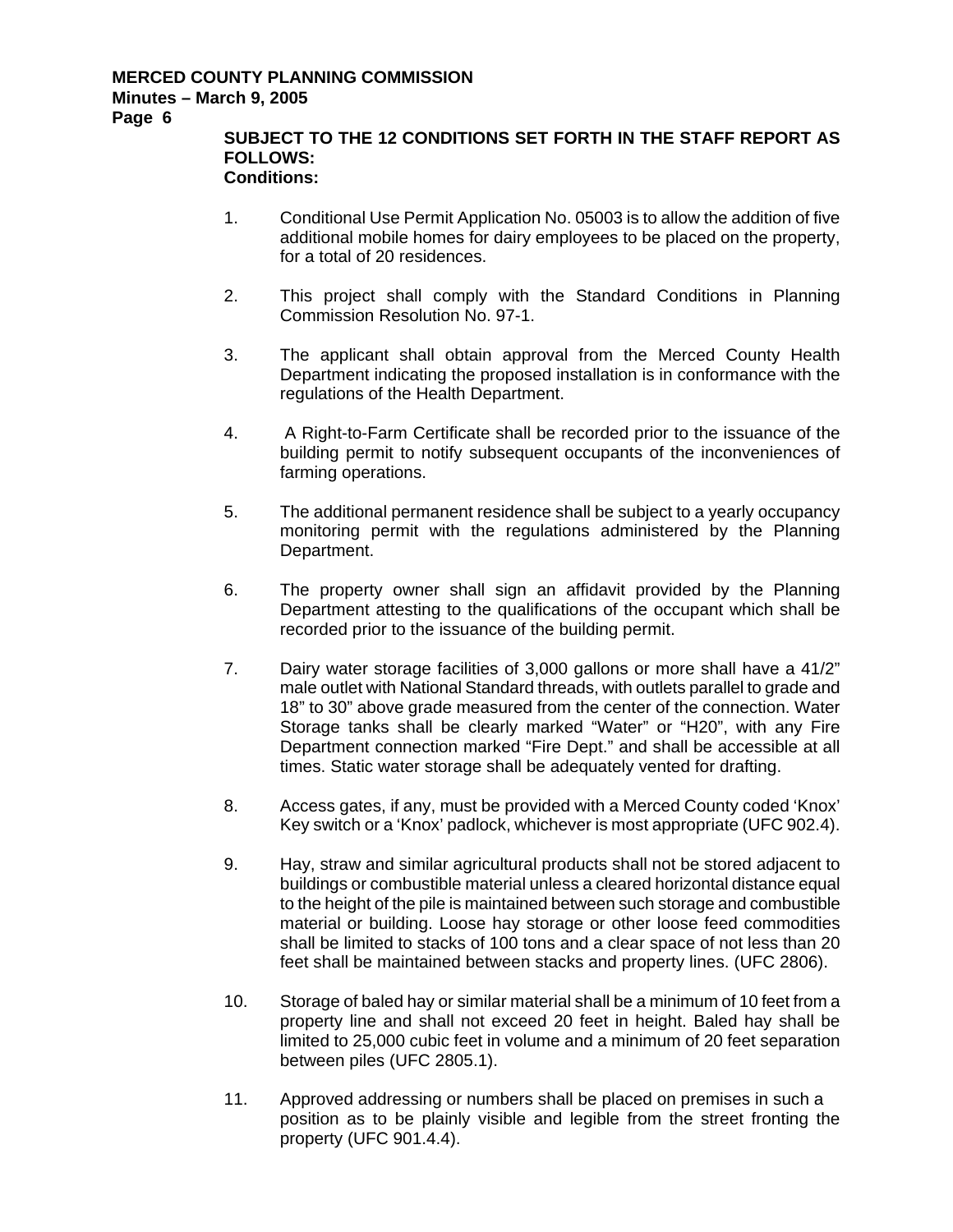**Page 7** 

- 12. Businesses or property owners in violation of Uniform Fire Code requirements, such as exceeding storage pile sizes, are subject to Cost Recovery, where the costs associated with a fire are collected from the business or owner by the Merced County Fire Department.
- **E. CONDITIONAL USE PERMIT APPLICATION No. 04012 Phillip & Jackie Rasey –** To legalize an existing residence and establish an on-site trucking operation. The property is located on the north side of Azusa Road, approximately 500 feet east of Highway 33 in the Dos Palos "Y" SUDP. The property is designated General Commercial in the General Plan and zoned C-2 (General Commercial). **TO APPROVE, DISAPPROVE OR MODIFY THE APPLICATION. Project Planner Kristi Vahl**

Planner Kristi Vahl presented the Staff Report and Recommendation dated March 9, 2005.

The public hearing opened at 10:30 a.m.

Mike Smith, CCPS, asked for approval of this application.

Steve Hamilton, County Public Works/Road Division, asked that Condition #11 be removed from the staff report because there is no lighting and drainage district existing there currently.

The public hearing closed at 10:31 a.m.

**MOTION: M/S TANNER - BUENDIA, AND CARRIED BY A VOTE OF 4 - 0, THE PLANNING COMMISSION EXEMPTS CONDITIONAL USE PERMIT APPLICATION No. 04012, FROM CEQA.** 

**MOTION: M/S TANNER - BUENDIA, AND CARRIED BY A VOTE OF 4 – 0, THE PLANNING COMMISSION CONCURS WITH THE STAFF REPORT AND RECOMMENDATION DATED MARCH 9, 2005, AND MAKES THE 8 FINDINGS SET FORTH IN THE STAFF REPORT AND, BASED ON THOSE 8 FINDINGS, APPROVES CONDITIONAL USE PERMIT APPLICATION No. 04012 WITH THE DELETION OF CONDITION #11 FOR A TOTAL OF 12 CONDITIONS AS SET FORTH IN THE STAFF REPORT AS FOLLOWS:** 

- 1. Conditional Use Permit Application No. 04012 is to legalize an existing residence and allow the establishment of a trucking operation with 5 trucks and 8 trailers.
- 2. The applicants shall comply with all applicable regulations administered by the County. These regulations shall include, but not be limited to standards administered by the County Fire, Health, Planning and Public Works Departments.
- 3. The applicant shall file a Hazardous Material Business Plan with the Division of Environmental Health, if needed.
- 4. Gates, if any, must be provided with a Merced County coded 'Knox' key switch or a 'Knox' padlock, whichever is most appropriate (UFC 902.4).
- 5. The parcel shall be maintained in a condition that will not be dangerous or injurious to neighboring property. Weeds, rubbish and other dangerous or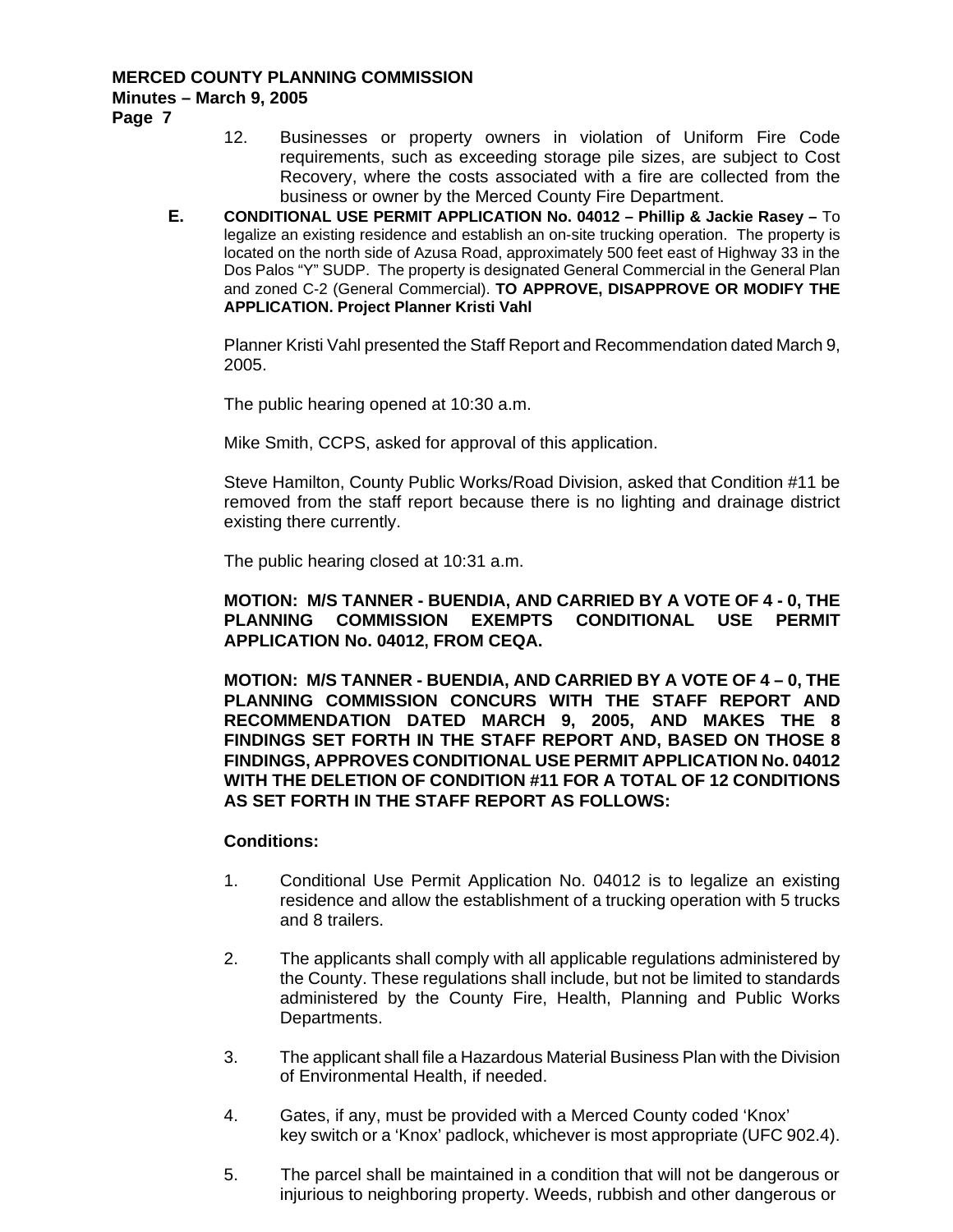injurious materials are a public nuisance and required to be abated under MCC Section 9.25.

- 6. Approved addressing or numbers shall be placed on premises in such a position as to be plainly visible and legible from the street fronting the property (UFC 901.4.4).
- 7. All parking and maneuvering areas shall be paved with an asphaltic or concrete surface, identified as suitable by the Department of Public Works. These improvements can be phased with gravel installed prior to initiating the trucking business, and then paving, to be installed within one year of approval of this permit. The deferment shall be included as part of the Deferment of Construction Agreement in Condition No. 8.
- 8. The property owners shall satisfy Improvement Level 2 requirements of Chapter 16.08, **IMPROVEMENT REQUIREMENTS**, of the Merced County Code along the Azusa Road frontage of the property. For this, the property owners may choose to enter into Deferment of Construction Agreement with the Department of Public Works for future construction of improvements along the entire Azusa Road frontage. The applicant shall pay the current fee for processing the agreement. This agreement shall be fully executed prior to the issuance of the Certificate of Occupancy by the Department of Public Works/Building & Safety Division (Building Permit Office) for any new buildings.
- 9. The property owners shall obtain an Encroachment Permit from the Department of Public Works/Road Division, pay the required permit fees, and reconstruct the existing driveway approach where it accesses onto Azusa Road. The new approach shall be a rural "agricultural" type driveway approach conforming to the Merced County Public Works Improvement Standards and Specifications. It shall be located at an acceptable distance from the existing guard rail. The minimum width of the approach shall be 18 feet while the maximum width shall be 35 feet. This work shall be accomplished prior to the issuance of the Certificate of Occupancy by the Department of Public Works/Building & Safety Division (Building Permit Office) for any new buildings.
- 10. The property owners shall install a streetlight (250 Watt High Pressure Sodium) at the driveway approach on Azusa Road. For now, this streetlight may be mounted on a wooded type utility pole, such as the power pole near by. This work shall be accomplished prior to the issuance of the Certificate of Occupancy by the Department of Public Works/Building & Safety Division (Building Permit Office) for any new buildings.
- 11. All storm drainage runoff shall be directed away from any public maintained roadway and maintained on site. The design of the storm drain basin will be subject to approval by the Merced County Department of Public Works.
- 12. A mitigation-monitoring fee of \$**192.00** shall be paid prior to submittal of any building plans. Should additional staff time be required for review of the development plans or condition monitoring, the applicant shall reimburse the County for staff time at the established hourly rate at the time of plan review or inspection.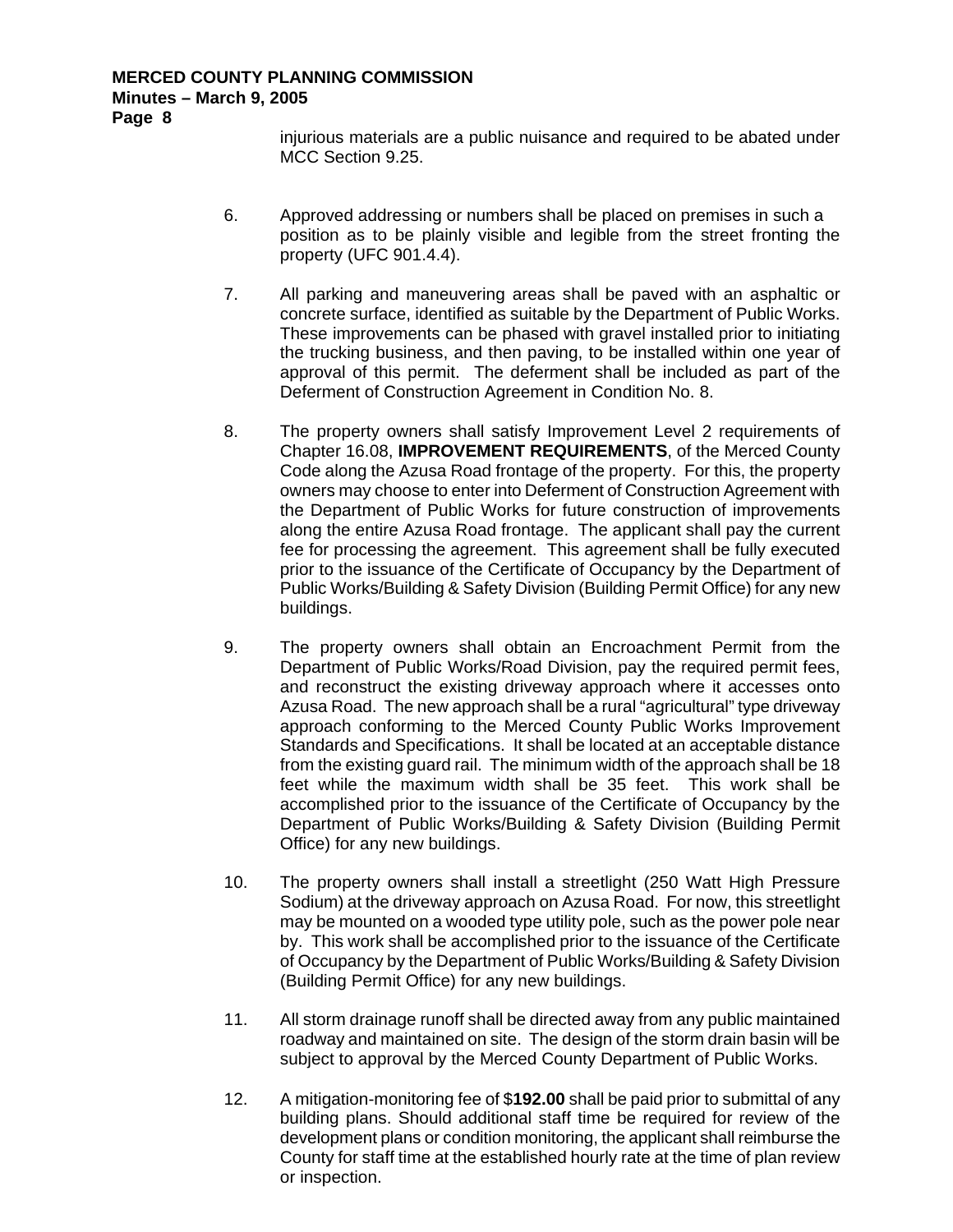**F. CONDITIONAL USE PERMIT APPLICATION No. 05002 - Bill Wright -** To allow the expansion of a used car sales lot previously approved as Conditional Use Permit No. 01018 on a 1.18 acre site. The project is to expand the operation onto an adjoining 1.5 acre parcel. The property is located at the intersection of Ashby Road and Trindade Road and is designated General Commercial in the General Plan and zoned C-2 (General Commercial). **TO APPROVE, DISAPPROVE OR MODIFY THE APPLICATION. Project Planner Keith Woodcock** 

**Assistant Director Keith Woodcock requested that this item be continued to the March 23, 2005 meeting. Chairman Sloan agreed.** 

**G. MINOR MODIFICATION No. 05004 (MODIFICATION OF MINOR SUBDIVISION No. 3775 AND ZONE VARIANCE No. 327) – Premiere Partners –** To remove an approval condition preventing construction of a dwelling on an 11 acre parcel created by Minor Subdivision No. 3775 and Zone Variance No. 327. The subject property is located on the north side of South Bear Creek Drive, approximately one mile west of Plainsburg Road in the Merced Area, designated Agricultural in the General Plan and Zoned A-1 (General Agricultural). **TO APPROVE, DISAPPROVE OR MODIFY THE APPLICATION. Project Planner James Holland** 

Planner James Holland presented the Staff Report and Recommendation dated March 9, 2005.

The public hearing opened at 10:54 a.m.

Mike Smith, CCPS, asked for approval of this application.

Eugene Pike, resident on Santa Inez Ct., stated that there has to be better use for this property and doesn't agree with passing a ordinance far away from principles of location. He feels the property is an eyesore.

The public hearing closed at 10:57 a.m.

Commissioner Tanner asked the width of the parcel. Planner Holland responded that the minimum width is around 220 ft.

**MOTION: M/S TANNER - MOBLEY, AND CARRIED BY A VOTE OF 4 - 0, THE PLANNING COMMISSION EXEMPTS MINOR MODIFICATION No. 05004 (MODIFICATION OF MINOR SUBDIVISION No. 3775 AND ZONE VARIANCE No. 327), FROM CEQA.** 

**MOTION: M/S TANNER - MOBLEY, AND UNANIMOUSLY CARRIED/CARRIED BY A VOTE OF 4 – 0, THE PLANNING COMMISSION CONCURS WITH THE STAFF REPORT AND RECOMMENDATION DATED MARCH 9, 2005, AND MAKES THE 13 FINDINGS SET FORTH IN THE STAFF REPORT AND, BASED ON THOSE 13 FINDINGS, APPROVES MINOR MODIFICATION No. 05004 (MODIFICATION OF MINOR SUBDIVISION No. 3775 AND ZONE VARIANCE No. 327) SUBJECT TO THE 9 CONDITIONS WITH A SENTENCE BEING ADDED TO CONDITION #3 TO READ AS FOLLOWS:**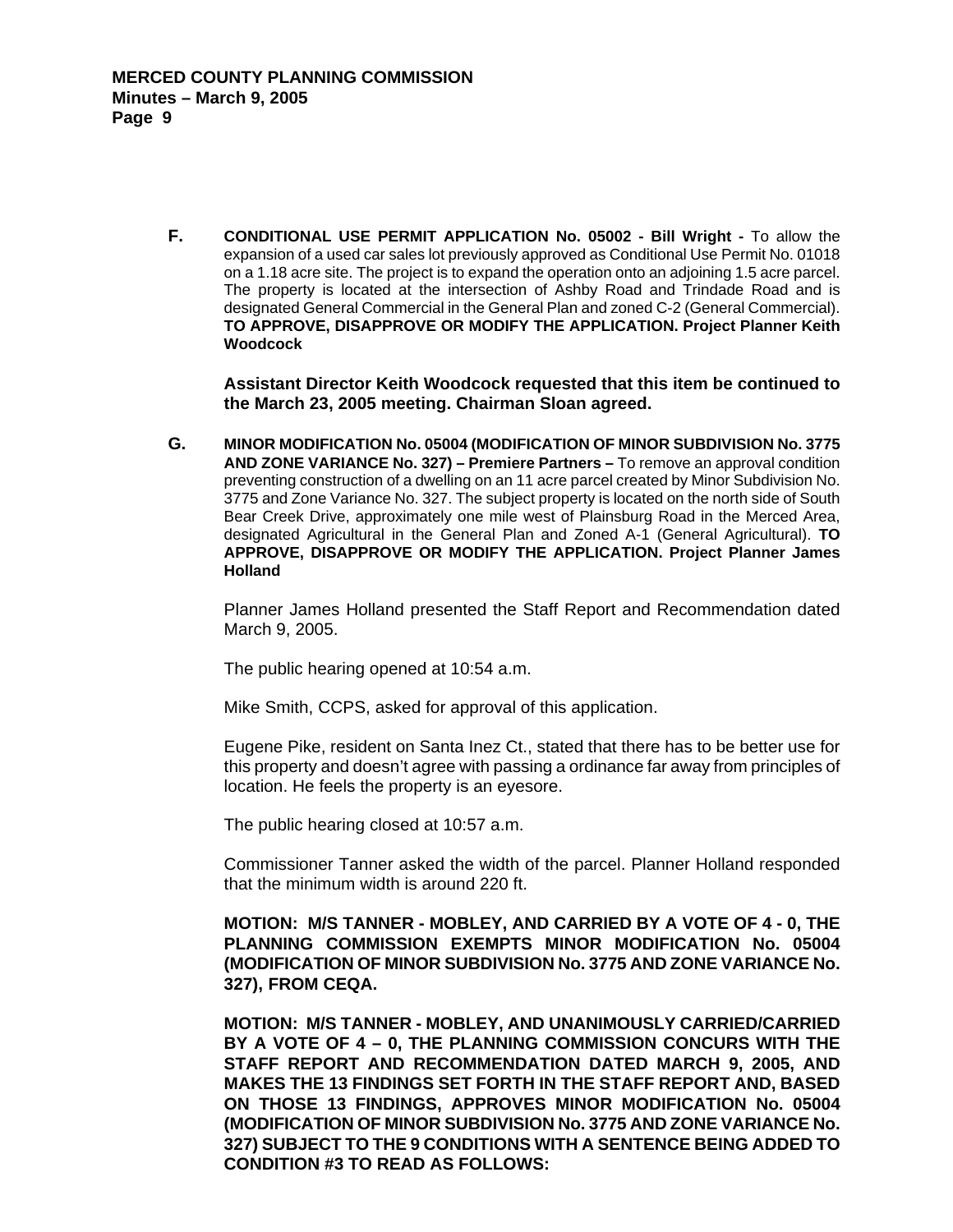#### **Conditions:**

- 1. Minor Modification No. 05004 is to remove Approval Condition (b) from Minor Subdivision No. 3775 and Zone Variance No. 327, prohibiting the construction of one or more dwellings on Parcel No. 1, immediately north of South Bear Creek Drive and south of Bear Creek.
- 2. The applicants shall comply with all applicable regulations administered by the County. These regulations shall include, but not be limited to standards administered by the County Fire, Health, Planning and Public Works Departments.
- 3. Approval Condition (b) shall be modified to allow the construction of one dwelling unit on Parcel 1 and read as follows: "No more than one dwelling unit may be constructed on this property {Parcel No. 1} ".
- 4. A 'Right to Farm' notice shall be placed on the title of Parcel 1.
- 5. Prior to the submittal of any building permit application, the applicant shall provide the Environmental Health Division with a fully detailed plot plan showing the proposed site layout (with well and septic locations, setbacks and 100% replacement area) together with a percolation test performed at the proposed septic system location by an appropriately qualified professional.
- 6. Any building permit application for the property shall demonstrate full compliance with all applicable regulations governing development within a designated floodplain.
- 7. Trees of caliper of 4 inches or more, 3-feet above ground, shall be surveyed prior to any onsite earth disturbance and protected from farming or homebuilding operations.
- 8. All other conditions of approval required by the Planning Commission for Minor Subdivision No. 3775 and Zone Variance No. 327 shall remain in full effect.
- 9. A mitigation-monitoring fee of \$**144.00** shall be paid prior to the issuance of final approval for this proposal. Should additional staff time be required for review of development plans or condition monitoring, the applicant shall reimburse the County for staff time at the established hourly rate at the time of plan review or inspection.
- **H. MINOR MODIFICATION No. 05001** (**MODIFICATION OF CONDITIONAL USE PERMIT No. 3220) – Live Oak Farms -** To allow construction of a 24,000 square foot building that will be used for fruit packing, cold storage and regular storage, on a five acre parcel. The project site is located north of Le Grand Road, east of the Burlington Northern and Santa Fe Railroad in the Le Grand SUDP. The site is designated Le Grand SUDP Industrial in the General Plan and Zoned Le Grand SUDP Light Manufacturing (M-1). **TO APPROVE, DISAPPROVE OR MODIFY THE APPLICATION. Project Planner James Holland**

Planner James Holland presented the Staff Report and Recommendation dated March 9, 2005.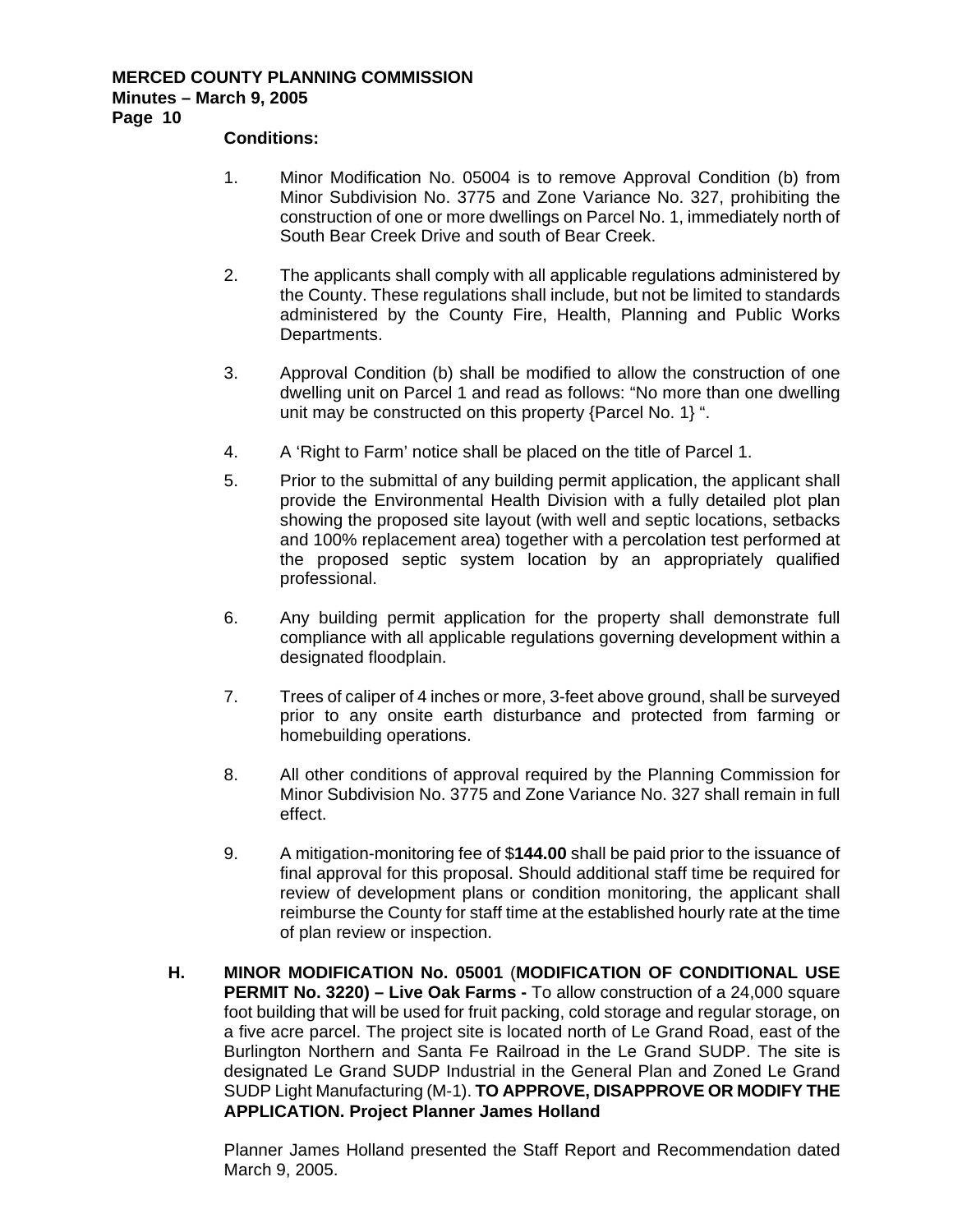**Page 11** 

The public hearing opened at 11:24 a.m.

Steven Del Real, employee at Live Oak Farms, states that the reason for the expansion of Live Oak Farms is for food safety and cleanliness. The current facility doesn't meet the standards. Also, there will be an improvement in the employees working area. More restrooms will be added. Live Oak Farms is the largest employer in Le Grand.

The public hearing closed at 11:25 a.m.

**MOTION: M/S TANNER – BUENDIA, AND CARRIED BY A VOTE OF 4 - 0, THE PLANNING COMMISSION EXEMPTS MINOR MODIFICATION No. 05001** (**MODIFICATION OF CONDITIONAL USE PERMIT No. 3220), FROM CEQA.** 

**MOTION: M/S TANNER - BUENDIA, AND CARRIED BY A VOTE OF 4 - 0, THE PLANNING COMMISSION CONCURS WITH THE STAFF REPORT AND RECOMMENDATION DATED MARCH 9, 2005, AND MAKES THE 9 FINDINGS SET FORTH IN THE STAFF REPORT AND, BASED ON THOSE 9 FINDINGS, APPROVES MINOR MODIFICATION No. 05001** (**MODIFICATION OF CONDITIONAL USE PERMIT No. 3220) SUBJECT TO THE 10 CONDITIONS SET FORTH IN THE STAFF REPORT AS FOLLOWS:** 

- 1. Minor Modification No. 05001 is to allow construction of a new 24,000 square foot building that will be used for fruit packing, cold storage and regular storage, on a 5 acre parcel. The project site is located north of Le Grand Road, immediately east of the Burlington Northern and Sante Fe Railroad in the Le Grand SUDP. The site is designated Le Grand SUDP Industrial in the General Plan and Zoned Le Grand SUDP Light Manufacturing (M-1).
- 2. The applicants shall comply with all applicable regulations administered by the County. These regulations shall include, but not be limited to standards administered by the County Fire, Health, Planning and Public Works Departments.
- 3. When requested by the owner of Assessors Parcel Number 065-050-026, the applicants shall construct a 6 feet tall concrete block wall along the northwestern boundary of the property.
- 4. The applicants submit a parking lot landscaping plan that provides for the planting of shade trees consistent with the requirements of subsection 18.38.04.G.3 of the Zoning Code.
- 5. The applicants shall submit a parking plan that shows the location of all existing on-site parking spaces, together with existing lighting, and provides for two of these spaces being signed and marked for handicapped use only.
- 6. Should on-site activities require the storage of any hazardous materials in amounts greater than 55 gallons, 500 pounds, or 200 cubic feet of gas, or any amount of hazardous waste, Live Oak Farms shall submit a Hazardous Materials Business Plan to the Environmental Health Division.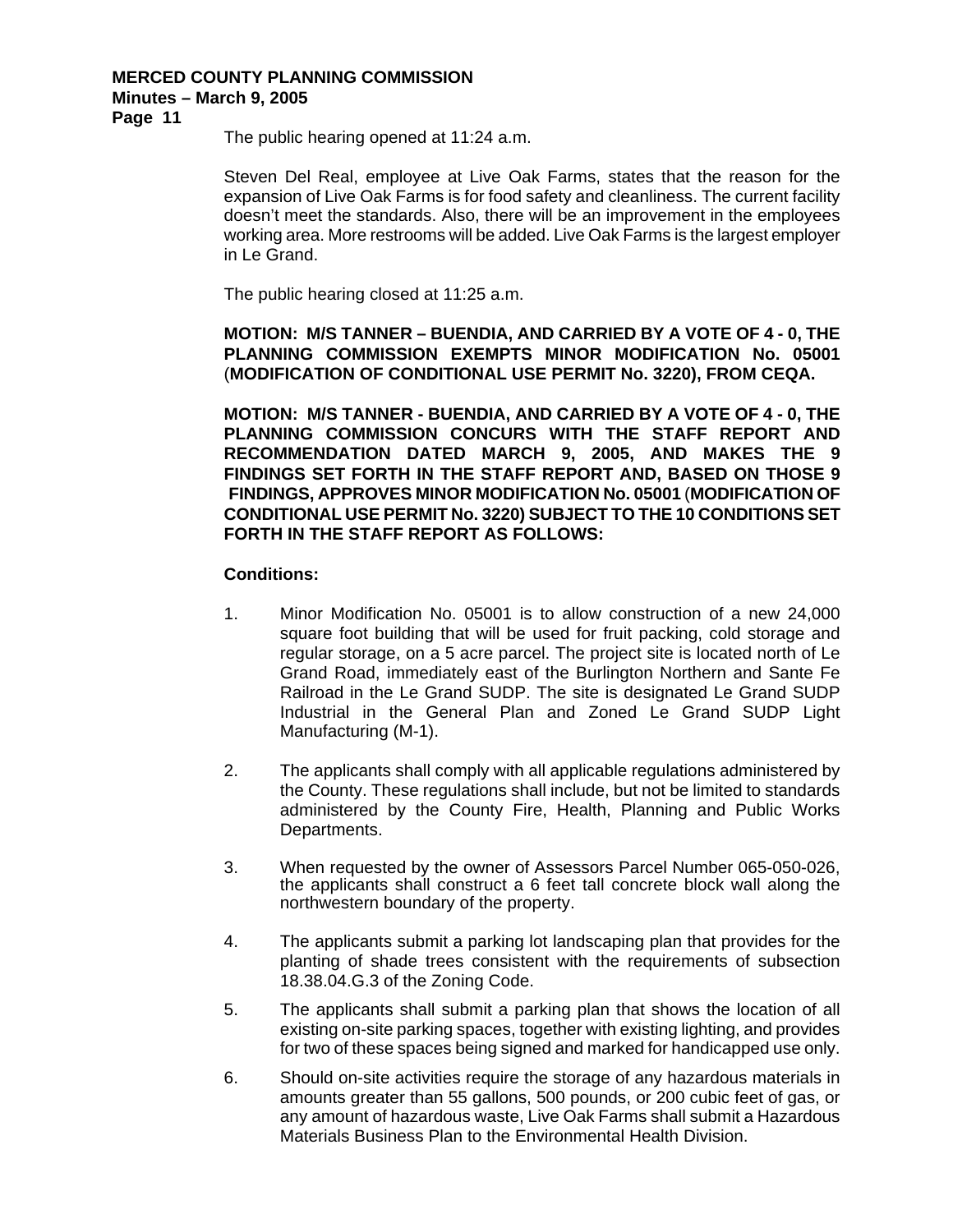**Page 12** 

- 7. The applicants shall make all road improvements required by the Public Works Road Division for this and earlier projects on the site. The Road Division will enter into a 'Deferment of Construction Agreement' with the applicant, subject to standard requirements and limitations.
- 8. Live Oak Farms shall apply to the Public Works Road Division for vacation of the Railroad Avenue right-of-way. The applicant shall provide the County with clear documentation showing that no parcels, other than those under their consolidated ownership, shall be landlocked as a result of this vacation and shall provide the approval signatures of all affected property owners, together with required fees.
- 9. Live Oak Farms shall submit improvement plans to the Public Works Department providing for modification to County standards of the existing drainage pond located on the north side of Le Grand Road, immediately east of Railroad Avenue.
- 10. A monitoring fee of \$**144.00** shall be paid prior to the issuance of final approval for this proposal. Should additional staff time be required for review of development plans or condition monitoring, the applicant shall reimburse the County for staff time at the established hourly rate at the time of plan review or inspection.
- **I. MAJOR SUBDIVISION APPLICATION No. 04003 "River Reach Estates" Bhupinder Sahota** - To create a 19 one-acre residential subdivision on a 23.28 acre parcel to be called "River Reach Estates". The subdivision will include a Storm Water Detention Basin. Each lot will be serviced by private well & septic system and is located on the south side of Palm Avenue and 800 feet east of Santa Fe Drive in the Cressey area and is designated as Rural Residential Land Use in the General Plan and zoned A-R (Agricultural Residential). **TO APPROVE THE NEGATIVE DECLARATION AND APPROVE, DISAPPROVE OR MODIFY THE APPLICATION. Project Planner Keith Woodcock**

Assistant Director Keith Woodcock presented the Staff Report and Recommendation dated March 9, 2005.

The public hearing opened at 11:40 a.m.

Troyce Metcalf, resident on Palm Avenue, states that he would be right across the street from the subdivision. He asked how the 19 wells being put in this subdivision will affect the surrounding properties.

Mr. Woodcock stated that the minimum size for having an onsite septic is a one net acre. The County established that all impacts of having onsite septic and well would be mitigated to a level of less than significant with that standard. As far as hydrology, the initial study examined wells and surface water and concluded that there would be no effect.

The public hearing closed at 11:44 a.m.

Steve Hamilton, Public Works/Road Division, explained that he is not aware of any improvements will be placed on the north/east side of Palm Avenue. All improvements will be done of the existing subdivision.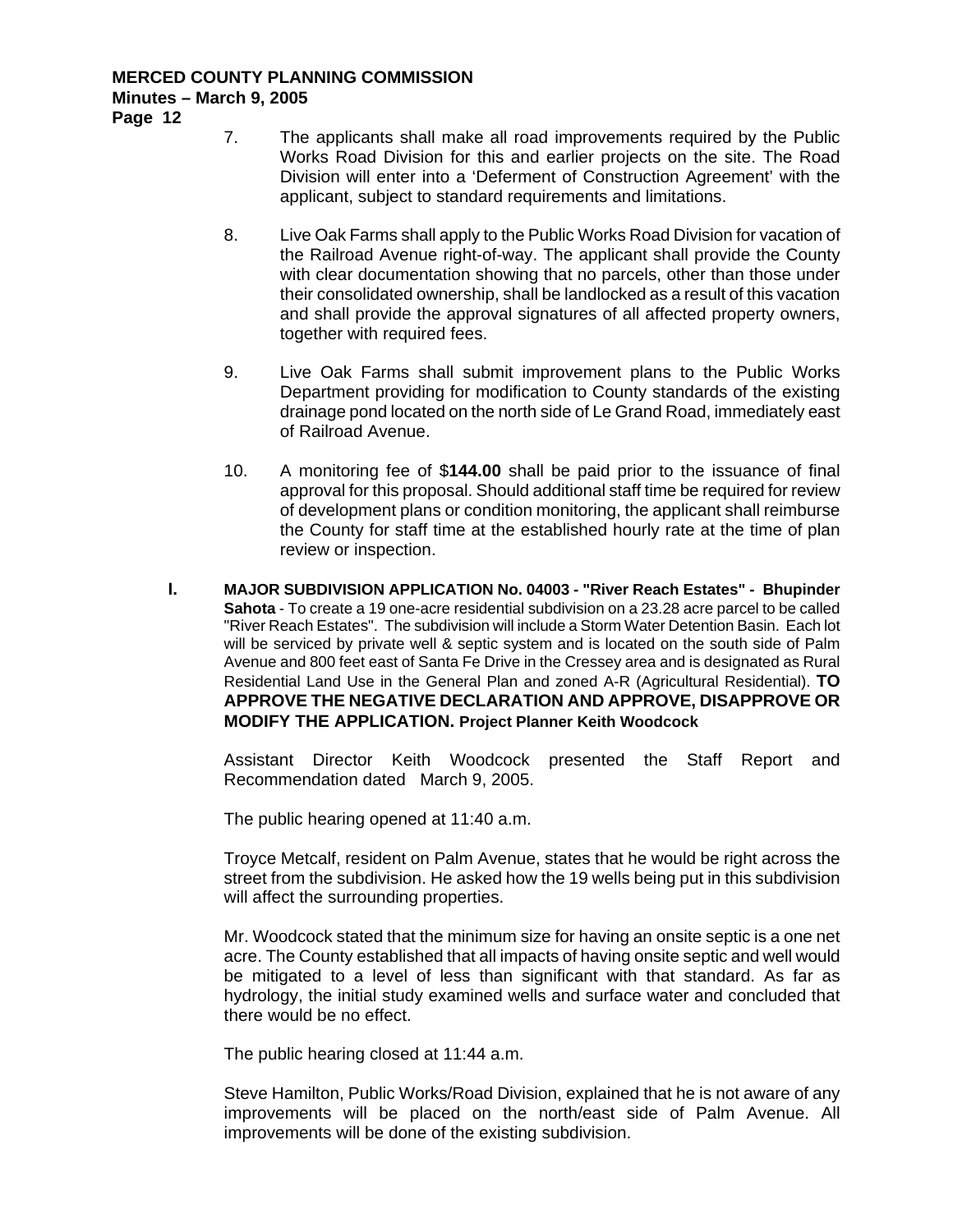**Page 13** 

Commissioner Tanner asked Mr. Woodcock to explain the outside noise and asked if they could get that below 65 dBLdn. Mr. Woodcock replied that using the building as a buffer will provide an area on the north side to make it less than 65 dBLdn.

William Nicholson, Planning Director, explained that there are two optional mitigation measures that requires you have all outside areas have less than 65 dBLdn. And interior noise has to be 45 dBLdn or lower. This application complies with the current code. He suggested keeping sentence 3A in the staff report conditions.

There was discussion between Keith Woodcock, Steve Sloan and Lynn Tanner explaining the noise impacts.

**MOTION: M/S TANNER - MOBLEY, AND CARRIED BY A VOTE OF 4 - 0, THE PLANNING COMMISSION APPROVES THE MITIGATED NEGATIVE DECLARATION PREPARED FOR MAJOR SUBDIVISION APPLICATION No. 04003.** 

**MOTION: M/S TANNER - MOBLEY, AND CARRIED BY A VOTE OF 4 - 0, THE PLANNING COMMISSION CONCURS WITH THE STAFF REPORT AND RECOMMENDATION DATED MARCH 9, 2005, AND MAKES THE 9 FINDINGS SET FORTH IN THE STAFF REPORT AND, BASED ON THOSE 9 FINDINGS, APPROVES MAJOR SUBDIVISION APPLICATION No. 04003 SUBJECT TO THE 6 CONDITIONS SET FORTH IN THE STAFF REPORT AS FOLLOWS:** 

#### **Conditions:**

- 1. A Final Map shall be recorded within two years of the Planning Commission approval date as required by the Merced County Subdivision Code.
- 2. The Project shall comply with the mitigation measures contained in the Mitigated Negative Declaration and Initial Study related to Air Quality, Geology/Hydrology, Noise, and Traffic/Circulation. Provided further than mitigations related to noise shall be to provide for the attenuation of outdoor noise of 65dBLdn for the entire parcel.
- 3. The Project shall comply with the requirements of the Public Works Department as follows (as further described in Memo dated April 6, 2004):

A. Safety Improvement Level 1 requirements as set forth in Chapter 16.08 of the Merced County Code, which generally includes dedication of right-of-way and public utility easements, roadway construction and installation of matching pavement along existing roadways, street lighting, storm drainage systems and underground or relocate utilities and irrigation facilities.

B. Prior to final map recordation, the owner shall perfect quiet title pursuant to Section 760.010, et seq., of the California Code of Civil Procedures, of the fee interest canal reserved by S.F.B. Morse in the deed from Morse to MacLeod recorded in Volume 119, Deeds, Page 409, Merced County Records, and as delineated on the Parcel Map for Gilbert Tanji recorded in Volume 82 of Parcel Maps at Pages 42 and 43, Merced County Records.

C The developers shall comply with the terms of the Deferment of Construction Agreement recorded in Volume 3615 of Official Records at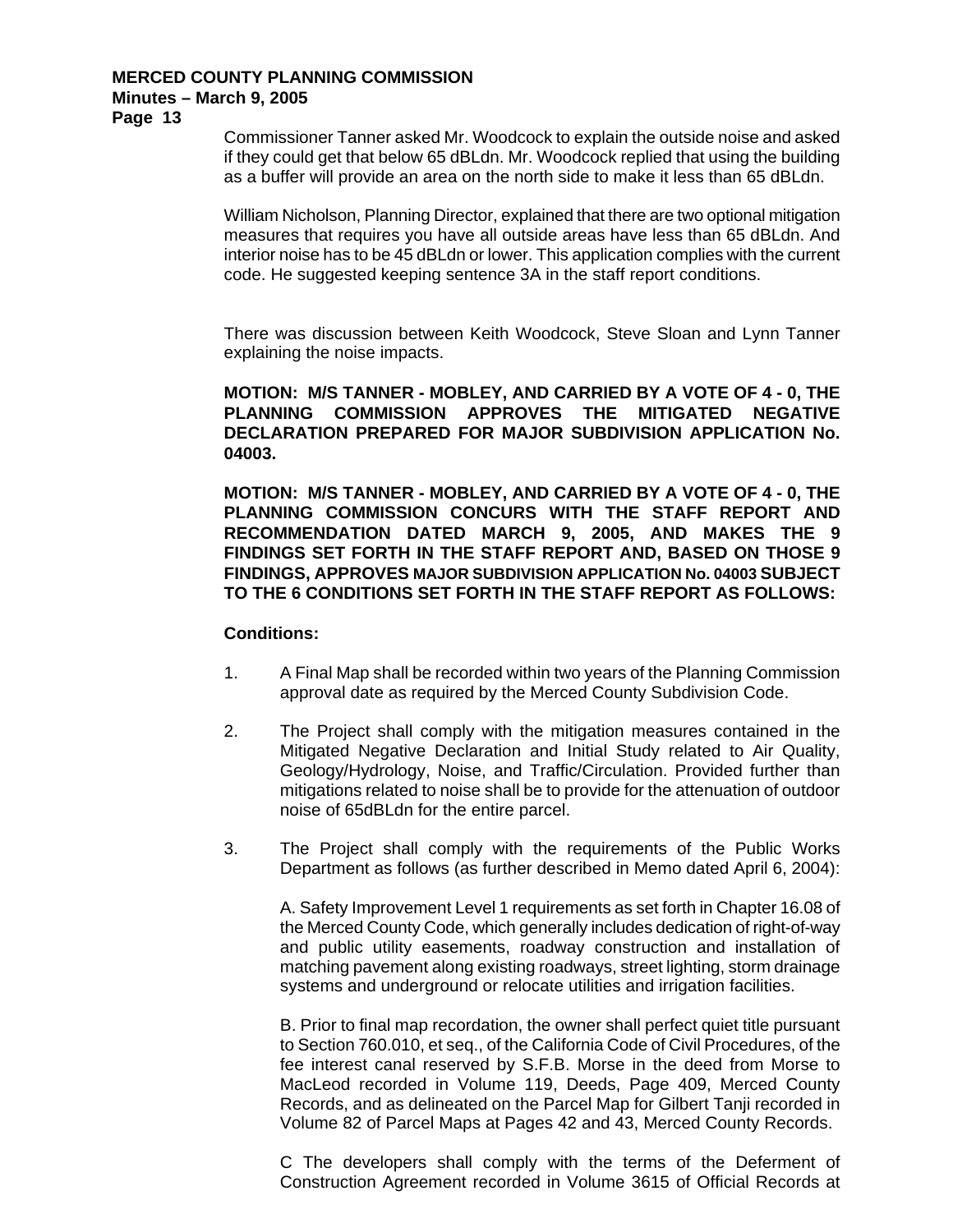**Page 14** 

Page 697, Merced County Records, as required by Minor Subdivision No. 96035, for Parcels 1,2,3,4 and Remainder as shown in Parcel Map for Gilbert Tanji recorded in Volume 82 of Parcel Maps at Pages 42 and 43, Merced County Records. Santa Fe Drive right of way width shall be 100 feet pursuant to Section 4.01.C of the Merced County Department of Public Works Improvement Standards and Specifications. Existing Santa Fe Drive shall be widened with a 4-foot wide paced shoulder and 4-foot wide gravel shoulder. Palm Avenue, a minor rural collector roadway, right of way width shall be 30 feet from centerline if vertical curb and gutter is installed or 40 feet from centerline if roadside ditch is constructed. A 50-foot radius shall be dedicated at the northwest boundary of Parcel 4 at the Palm Avenue and Santa Fe Drive intersection. A 10-foot wide public utility easement shall be dedicated along the Palm Avenue and Santa Fe Drive frontages of the aforementioned parcels. Parcels 1, 2, 3, and 4 shall be included in the subdivision street lighting and storm drainage maintenance zone of benefit in County Service Area Number One.

D. Interior subdivision roadways shall be constructed pursuant to Drawing ST-06B of the Merced County Department of Public Works Improvement Standards and Specifications which was approved by Resolution 2004-43 by the Merced County Board of Supervisors.

E. The designation of street names shall conform to Section 17.04.050.B, Naming of Streets, of the Merced County Code.

F. The west Campus Court cul-de-sac shall be relocated to the east approximately 60 feet.

G. Lot 19 shall be reserved for storm drainage purposes on the final map. If Lot A Storm Drain Pond does not function to minimum County of Merced standards within two years from the recording date of the subdivision improvement agreement Notice of Completion, the percolation basin shall be expanded, at developer's expense, into Lot 19. The developer shall provide adequate security for design and construction of the basin expansion prior to recordation of the final map. If Lot A functions within County standards after the two year period, the County will vacate the reservation on Lot 19.

H. Release and relinquish all abutters rights of access to and from the entire Santa Fe Drive frontage of Lot 8 and Parcel 4 as shown on the Parcel Map of Gilbert Tanji recorded in Volume 82 of Parcel Maps at Pages 42 and 43, Merced County Records.

I. All lot grading shall be completed, all underground improvements shall be installed and aggregate base material on all new streets have been rough graded and compacted, prior to the issuance of any building permits. The developer shall enter into an agreement with Public Works that no occupancy shall take place until such time as all improvements are completed.

J. Provide centerline striping for those new roads which intersect the existing peripheral streets.

K. Developer/Applicant is advised that he/she may be obligated to comply with Federal Regulations for stormwater runoff issued by the U.S. EPA on November 16, 1990 (40 Code of Federal Regulations Parts 122, 123 and